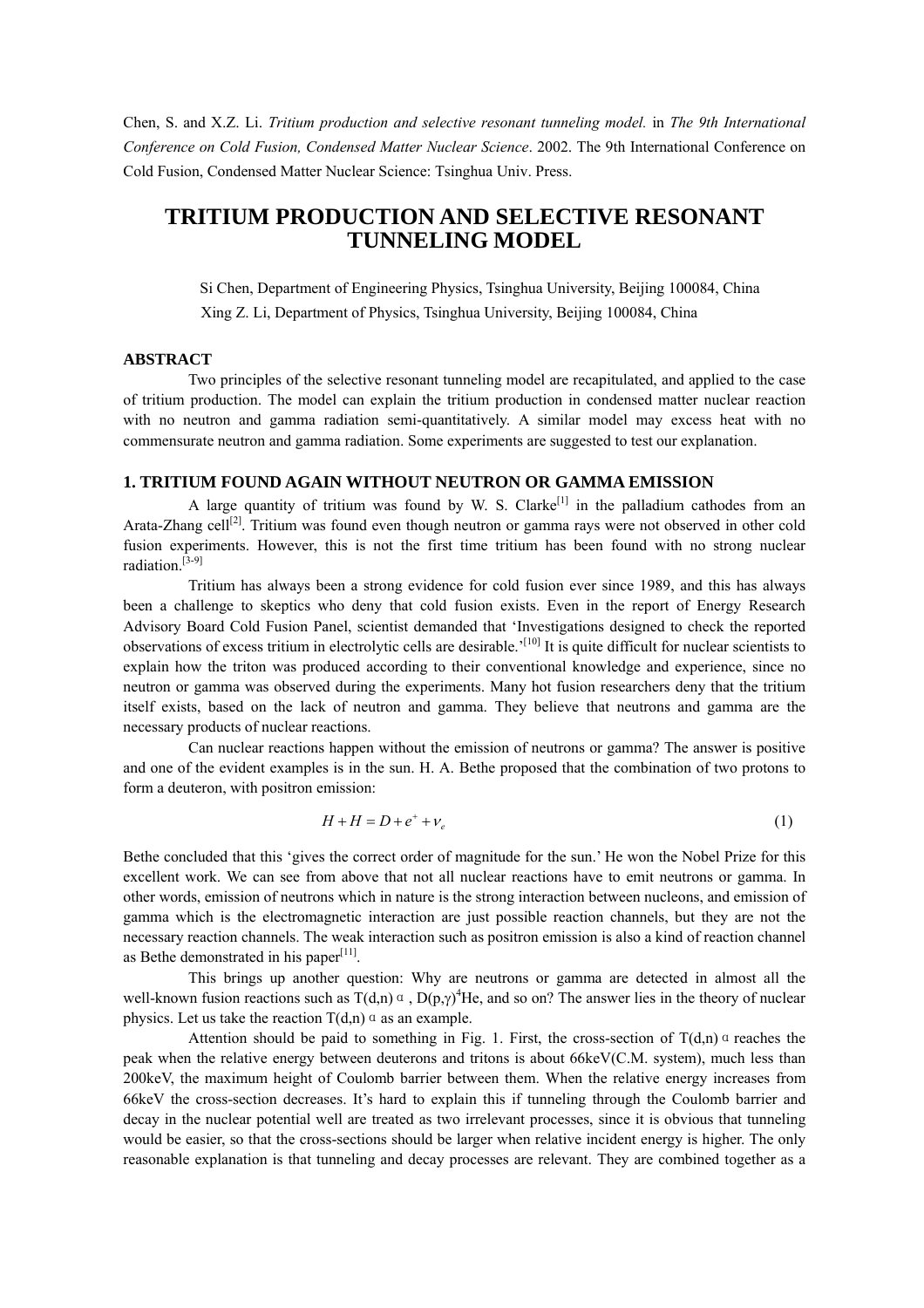single-step process by the bounce motion of the wave function inside the nuclear well. The two processes match at the energy of 66 keV and as a result the wave function resonates such that the deuteron and triton have the largest probability of tunneling through Coulomb potential barrier and then decay in the nuclear potential well. We can say that 66keV is the resonant energy level, and the tunneling process is in fact resonant tunneling.



Fig1.Fusion cross-sections for reaction,  $T(d,n)$ <sup>a</sup>. The "experimental data" listed here below 8kev was extrapolated by R-matrix theory[12]. The energy is in the laboratory frame*.* 

Selective resonant tunneling<sup>[13,14]</sup> means that tunneling through the Coulomb barrier and decay in the nuclear potential well should match not only in energy level but also match in damping (the life-time of the decay). It is easy to understand that the cross-section would not be observable if the decay is too weak and slow. However, if the decay is too strong and fast, the cross-section would not be large either, because the short lifetime of the penetrating wave may not have enough time to build up the wave amplitude in terms of constructive interference, to allow resonant tunneling.

Based on the single step selective resonant tunneling theory, it is proved that  $[13,14]$  in order to maximize the probability of reaction, the ratio of the flight time ( $\tau_{\text{flight}}$ ) to the lifetime of the penetrating wave inside the nuclear well ( $\tau_{\text{life}}$ ) must be in the order of  $(1/ \theta_0)^2$  for the case of incoming traveling wave.(  $(1/ \theta_0)$  is the Gamow factor, see later).

Then, what about the case of  $H + H = D + e^+ + v$ , reaction? We can see that Bethe also believed

the tunneling through Coulomb barrier was a resonant tunneling because he included the irregular solution of Coulomb potential (denoted by G as a common notation) and G played an important part in his calculation. Relations between the lifetime and the flight time of the penetrating wave inside the nuclear well are also mentioned in his paper<sup>[11]</sup>. We should note that the relative incident energy is several keV in this case.

We can expect that in the case of even lower incident energy, the resonant tunneling should play an even more important role, and the lifetime of the penetrating wave should be much longer to form a resonant state.<sup>[13,14]</sup>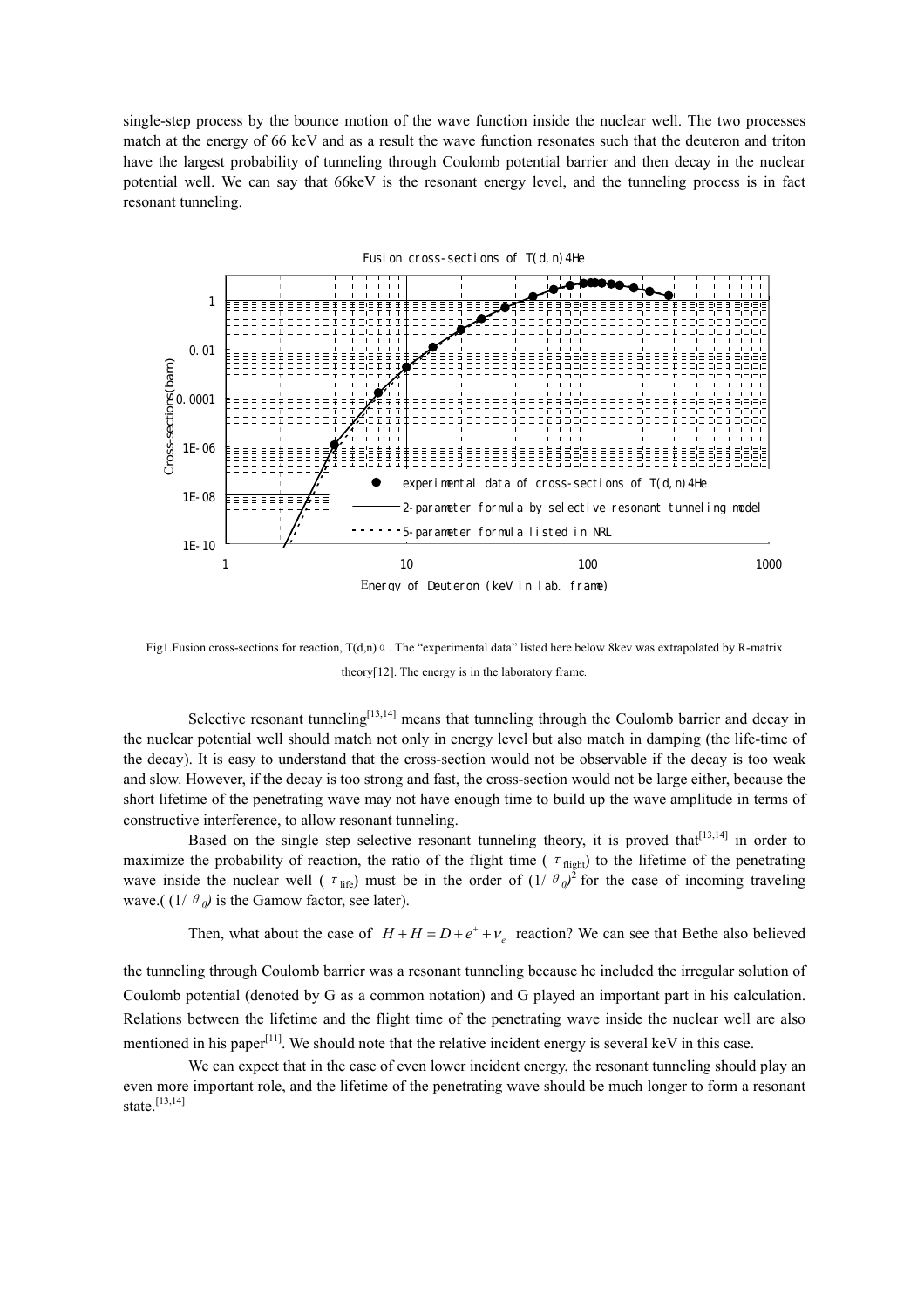#### **2. PRODUCTION OF TRITON IN PALLADIUM**

3

Tritons may be products of the following fusion nuclear reactions

$$
D + D \rightarrow p + T
$$
 (2)

$$
D + p \rightarrow T + e^{+} + v_{e}
$$
  
\n
$$
p + d + e \rightarrow T + v_{e}
$$
 (3)  
\n(4)

$$
p + d \rightarrow 1 + c \rightarrow 1 + \nu_e
$$
  
\n
$$
p + d \rightarrow 3\text{He}^* \tag{5}
$$

in another form: 
$$
p + d \rightarrow {}^{3}He^{*}
$$

$$
\text{He}^* + \text{e} \to \text{T} + \text{v}_\text{e} \tag{6}
$$

Under electrolysis conditions like Arata-Zhang cell, protons and deuterons were absorbed in the cathodes of palladium, the relative incident energy between them is even lower than that in Bethe's calculation. In fact, the particles are in bound state (the eigen state of the lattice potential well). It can be deduced easily that resonance of wave function should be even more important to enhance the probability of the particles appearing in the nuclear well, and the matching decay rate of the penetrating wave inside the nuclear well should be much slower and weaker even than the rate of positron emission. Then the only possible reaction channel is that in equation (4). This means that protons and deuterons form a resonant state first (an excited state of Helium-3); then, Helium-3 captures an orbital electron (mostly K-capture).

In order to calculate the probability of the proton-deuteron two-body interaction, we introduce a Shrodinger equation with a Hamiltonian as follows:

$$
\overline{H} = -\frac{\hbar^2}{2\mu} \nabla^2 + U(r)
$$
\n(7)  
\n
$$
U(r) = \begin{cases}\nU_1^r + iU_1^i; & (r \le r_1) \\
\frac{a}{r} + V_0; & (r_1 \le r \le r_2) \\
V_1 \left[1 - \frac{R_1}{r} + \left(\frac{R_2}{r}\right)^2\right]; & (r_2 \le r \le r_3)\n\end{cases}
$$
\n(8)

 $U(r)$  is the potential between a pair of proton and deuteron. When  $r < r_1$ ,  $U(r)$  is the nuclear potential well and  $U_I^r = -45.52$ Mev is the real part which can be derived from the cross-sections of the reaction  $p(d, \n<sup>3</sup>He)$ gamma.  $U_l^i$  represents decay of wave function in the nuclear well. When  $r_1 < r < r_2$ ,  $U(r)$  is a shifted Coulomb barrier as that in paper <sup>[15]</sup>, When  $r_2 < r < r_3$ ,  $U(r)$  is assumed in a form of Kratzer potential. $r_2$  $=0.04098$ nm,  $r_3=0.269$  nm,  $R_1 = 0.31$  nm,  $R_2 = 0.105$ nm,  $a=1.44*10^{-9}$ eV·m,  $V_0$ =-35.14eV,  $V_1$ =3.9eV,  $r_0$  =  $a_0(A_1^{1/3} + A_2^{1/3})$ ,  $A_1$  and  $A_2$  are the mass number of deuteron and proton, respectively.  $a_0$ =1.746fm to give the correct diameter for deuteron  $(4.4 \text{fm})^{[16]}$ .

Barrier region II separates two well regions I and III. In the non-resonant case which means the depth, width and shape of the potential do not meet the resonant condition, the proton is mainly confined there and would hardly appear in region I.



Fig. 2. Square-well model with complex potential in nuclear well region I; shielded Coulomb barrier in region II; potential well by lattice confinement effect in region

$$
\iint\limits_{\Gamma} \left| \psi(E,r) \right|^2 dr \ll \iint\limits_{\Gamma + \Gamma + \Pi \Gamma + \Pi'} \left| \psi(E,r) \right|^2 dr \tag{9}
$$

Then, the decay of penetrating wave inside nuclear well has a negligible effect

With a proper set of potential parameters like that in equation (8) however, reflected wave from the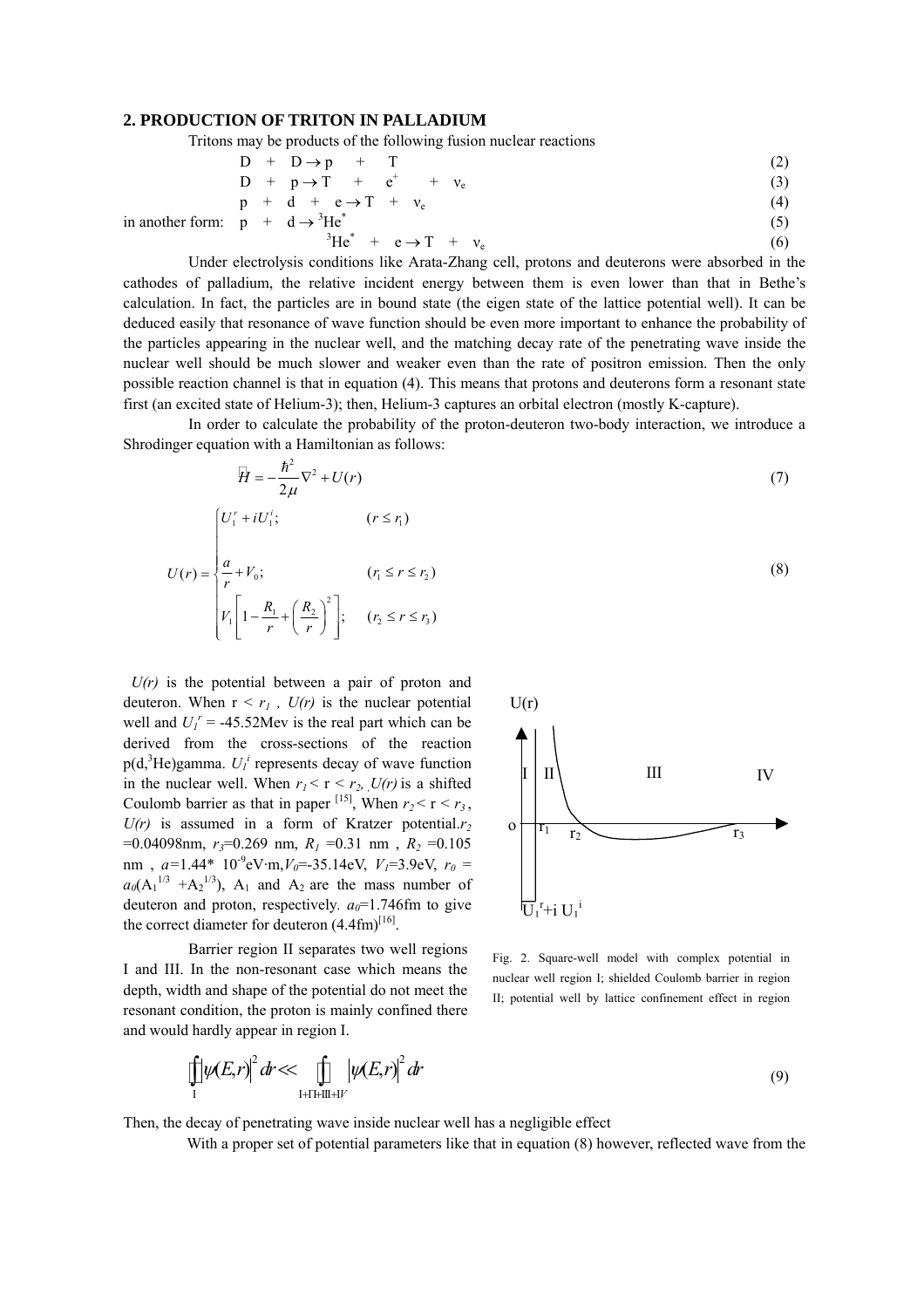nuclear potential and from Coulomb barrier would interfere in region I to enhance the amplitude of the wave function. The amplitude of the wave function in region I increases gradually, and the probability that the proton will tunnel through the Coulomb barrier into the deuteron nuclear potential well is greatly enhanced.

In mathematics the solution of Shrodinger equation in region II is expressed as

$$
\psi(r) = F(r) + C G(r) \tag{10}
$$

 $F(r)$  converges while  $G(r)$  diverges when  $r \rightarrow 0$ . *C* is a constant which shows the effect of the nuclear potential well. Resonance of wave function means that *C* is relatively large such that the probability of having proton inside the nuclear well is of the same order of magnitude as that in the whole region, i.e.:

$$
\iint_{I} |\psi(E,r)|^2 dr \approx \iint_{I+II+III+IV} |\psi(E,r)|^2 dr,
$$
\n(11)

The decay effect,  $U_l^i$ , should be introduced here because it cannot be neglected any more and it is no longer a stationary-state problem. The solution of the Schrodinger equation,  $\psi(E, r, t)$ , satisfies

$$
\frac{\partial |\psi(E,r,t)|^2}{\partial t} = -\nabla \cdot \vec{j} + \frac{2 \operatorname{Im} U |\psi(E,r,t)|^2}{\hbar} \tag{12}
$$

where

$$
\vec{j} = \frac{i\hbar}{2\mu} (\psi \nabla \psi^* - \psi^* \nabla \psi)
$$
\n(13)

 $\vec{j}$  = the density of the probability current;  $\mu$ =reduced mass of deuteron and proton;  $\hbar$ =Planck constant divided by 2*π*.

If we assume  $\psi(E,r,t) = \psi(E,r) \exp(-iEt/\hbar)$ , then the imaginary part of the potential  $U_1^i$ would imply an imaginary part of the energy, i.e.,  $E = E_r + iE_1^i$  and

$$
E_1^i = \frac{\int \text{Im} U |\psi(E, r, t)|^2 dr}{\int |\psi(E, r, t)|^2 dr} = \frac{U_1^i [\prod_{r=1}^i |\psi(E, r)|^2 dr}{\prod_{i+\Pi + \Pi + \Pi + \Pi'}^i |\psi(E, r)|^2 dr}
$$
(14)

The decay rate of wave function in nuclear well,  $\lambda$ , which is also the reaction rate and a measurement of the tunneling current through the Coulomb barrier from region III to region I:

$$
\lambda = E_I^i / \hbar \tag{15}
$$

According to equations (14) and (15), when  $U_l^i$  approaches zero,  $E_l^i$  and  $\lambda$  approaches zero since no decay happens; when  $U_l^i$  approaches infinity,  $E_l^i$  and  $\lambda$  also approaches zero because the approximation in (11) would be no longer valid. Since the decay is so strong that the wave function deviates from the resonant state (*C* decreases quickly), and the probability for proton to be in regionⅠalso approaches zero. Our calculation shows that when  $U_l^i$  is about the order of  $10^{-20} \sim 10^{-24}$  eV,  $E_l^i$  approaches the maximum,  $|E_l^i|$  $|U_I^i|$ ~10<sup>-21</sup> ~10<sup>-24</sup> eV This is in agreement with Ref.[17].

It is shown in Ref. [17] that in the bound state as discussed above, the ratio of flight time ( $\tau_{\text{flight}}$ ) to lifetime of the penetrating wave inside the nuclear well  $(\tau_{\text{life}})$  must be in the order of  $1/\theta_0$  to see the resonant effect, i.e.

$$
\tau_{\text{life}} \sim \tau_{\text{flight}} \theta_0 \sim 10^{-23} \theta_0 \quad \text{s.}
$$

 $\theta_0$  is the barrier penetration factor obtained from the Wentzel-Kramers-Brillouin (WKB) approximation<sup>[15]</sup>:

$$
\theta_0 = \exp\left[\int_{r_1}^{r_2} \frac{\sqrt{2\mu(U_2(r) - E_r)}}{\hbar} dr\right],\tag{17}
$$

and  $\theta_0$  is about  $10^{29} \sim 10^{32}$  in our model.  $\tau_{\text{life}} \sim 1/\lambda \sim h/(4\pi E_I^i) \sim h/(4\pi U_I^i) \sim (10^8 \text{--} 10^{10})$ s which just satisfies the matching condition between the flight time and the life-time (16).

The life-time of the penetrating particle inside the nuclear well,  $\tau_{\text{life}}$ , may be roughly estimated based on the strength of the various interactions. For the strong interaction between nucleons, it is in the order of  $10^{-22}$  --  $10^{-23}$  s which allows only a few oscillations bouncing back and forth motion inside the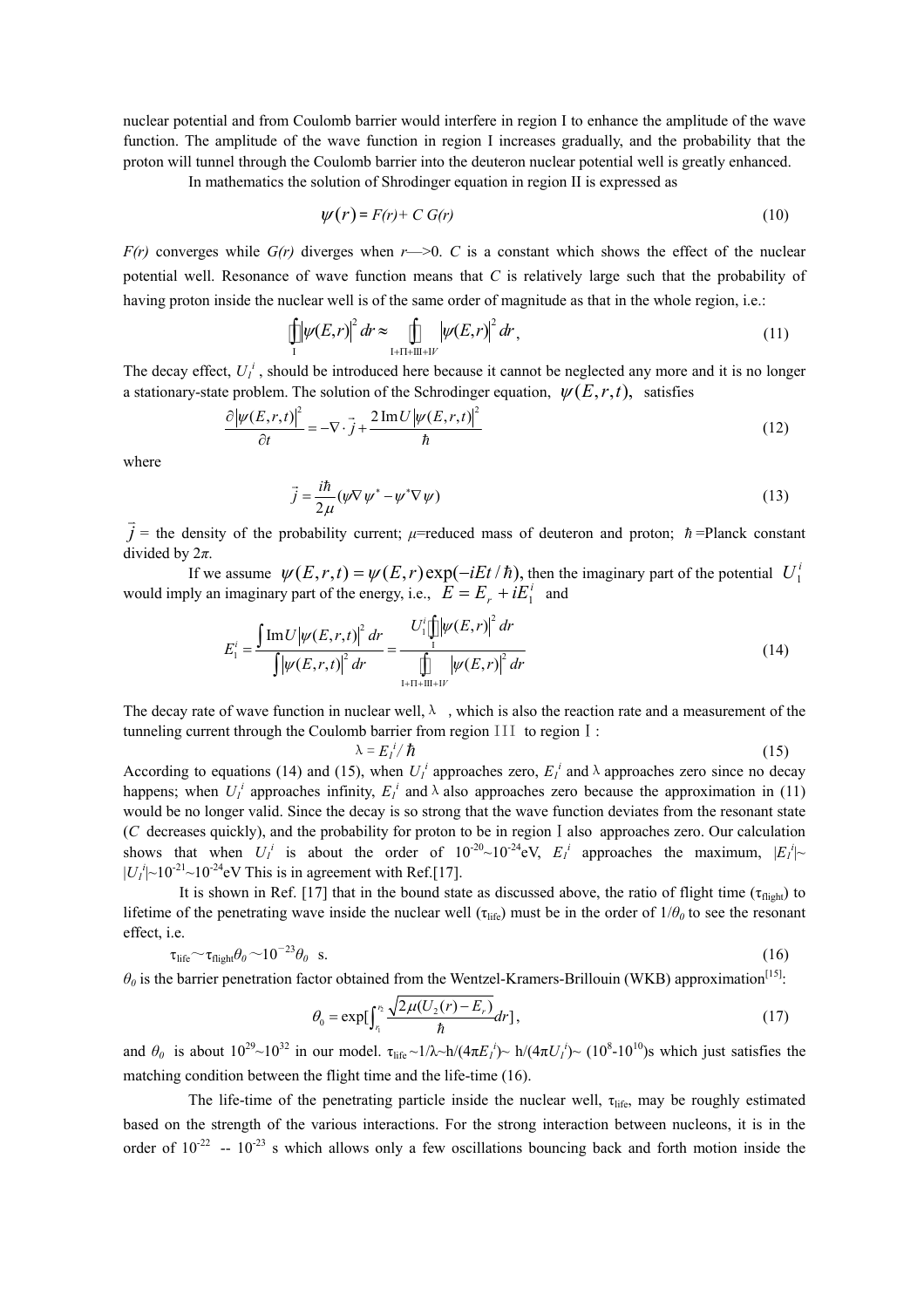nuclear well; hence, it is too strong to allow any resonance effect at low energy. The electromagnetic interaction is weaker than the strong interaction; hence, its life-time is  $10^2 - 10^6$  times longer. But this is still a strong damping to allow any observable resonant effect. For the weak interaction, there are two possible channels:  $\beta$ <sup>+</sup>decay and K-capture. Usually the latter is much slower than the former for the light nucleus. We have to calculate their life-time in order to figure out which channel matches the resonant tunneling.

For the different reaction channels, their corresponding lifetime,  $\tau_{\text{life}}$  are estimated in Table I:

| .<br>THE HIGHING TOT VALIOUS HIGHCHOILS |                            |                                                 |                       |
|-----------------------------------------|----------------------------|-------------------------------------------------|-----------------------|
| Emission of nucleon                     | Emission of gamma          | Emission of positron   K-capture $(^{3}He^{*})$ |                       |
|                                         |                            | $(^3$ He <sup>*</sup> )( $\beta$ decay)         |                       |
| $10^{-22} - 10^{-23}$ s                 | $10^{-16} \sim 10^{-20}$ s | $0.1 \sim 10s$                                  | $10^8 \sim 10^{10}$ s |

TABLE I The life time for various interactions

τ<sub>life</sub> for the positron emission and K-capture are derived according to Fermi's theory as follows:

Based on the mass defects, we may calculate the maximum energy of positron  $E_0 = 5.475$ MeV, and the maximum energy of the neutrino  $E_y = 5.526$ MeV in K-capture. For the case of positron emission, the decay constant  $\lambda_{\beta}$  is:

$$
\lambda_{\beta} \approx \frac{m_e^5 \cdot c^4 \cdot g^2 \cdot \left|M_{if}\right|^2}{2 \cdot \pi^3 \cdot \hbar^7} \cdot f(Z, E_0)
$$

 $m_e$  is the static mass of positron, g=1.415\*10<sup>-48</sup> J\*m<sup>3</sup>,  $|M_{i\ell}| = \left| \int \phi_i^* \phi_f \cdot \exp(-i(\vec{k}_\beta + \vec{k}_\nu) \cdot \vec{r}) d\tau \right|$  in which  $\phi_i^*$ is the conjugated wave function of initial state of the nucleus(in our case the specially excited state of Helium-3) while  $\phi_f$  is the wave function of the final state of the nucleus (in our case the wave function of triton).  $k_{\beta}$  is the wave vector of positron and r  $\vec{k}_v$  is the wave vector of neutrino  $f(Z, E_0)$  is the integration of the Coulomb correction factor which is a function of charge number( $Z$ ), and the maximum energy of the charged particle. In our case  $f(Z, E_0) = 4 \times 10^3$  since Z=1,  $E_0 = 5.475$ MeV. Thus,  $\lambda_{\beta}$  is about  $1 \text{ s}^{-1}$ 

For the K-capture case the reaction rate,  $\lambda_k$ , is:

$$
\lambda_{k} \approx \frac{m_{e}^{5} \cdot c^{4} \cdot g^{2} \cdot |M|^{2}}{2 \cdot \pi^{3} \cdot \hbar^{7}} \cdot f_{k}(Z, W_{v})
$$

me is the static mass of electron,  $f_k(Z^{\prime}, W_{\nu}) = 4\pi \left(\frac{Z^{\prime} \cdot e^2}{\hbar \cdot c}\right)^3 \cdot W$  $\mathcal{L}_{V}$ ) = 4 $\pi$   $\frac{2 \cdot e}{4}$   $\cdot W_{V}^{2}$  $=4\pi\left(\frac{Z'\cdot e^2}{\hbar\cdot c}\right)^3\cdot W_v^2$ .  $Z'=2$ ,  $W_v=\frac{E_v}{m_e\cdot c^2}$  $W_v = \frac{E_v}{m_e \cdot c^2}$   $|M| = \left| \int \phi_i^* \phi_f \cdot \phi_k d\tau \right|;$ 

 $\phi_K$  is the wave function of the K-electron. Thus,  $\lambda_k$  is about  $1 \times 10^{-9}$  s<sup>-1</sup>.

It is obvious that K-capture fits the reaction process best in this case. The fact that no neutron or gamma or positron has been observed in the low energy nuclear reaction experiment also proves that our model and calculation are reasonable. Although the electrolyte in Arata-Zhang cell was originally heavy water, protons were inevitable because the cell was open to air, and the heavy water is hydrophilic in nature.

We can see that nuclear reactions in solid are different from beam-target cases that the wave function is bound state in regions I and III which makes slow reaction process such as K–capture more favorable.

The above analysis and calculations apply to the stationary state. In fact, the Hamiltonian changes slowly because the potential differs as the lattice vibrates, or with some other condition changing. Since a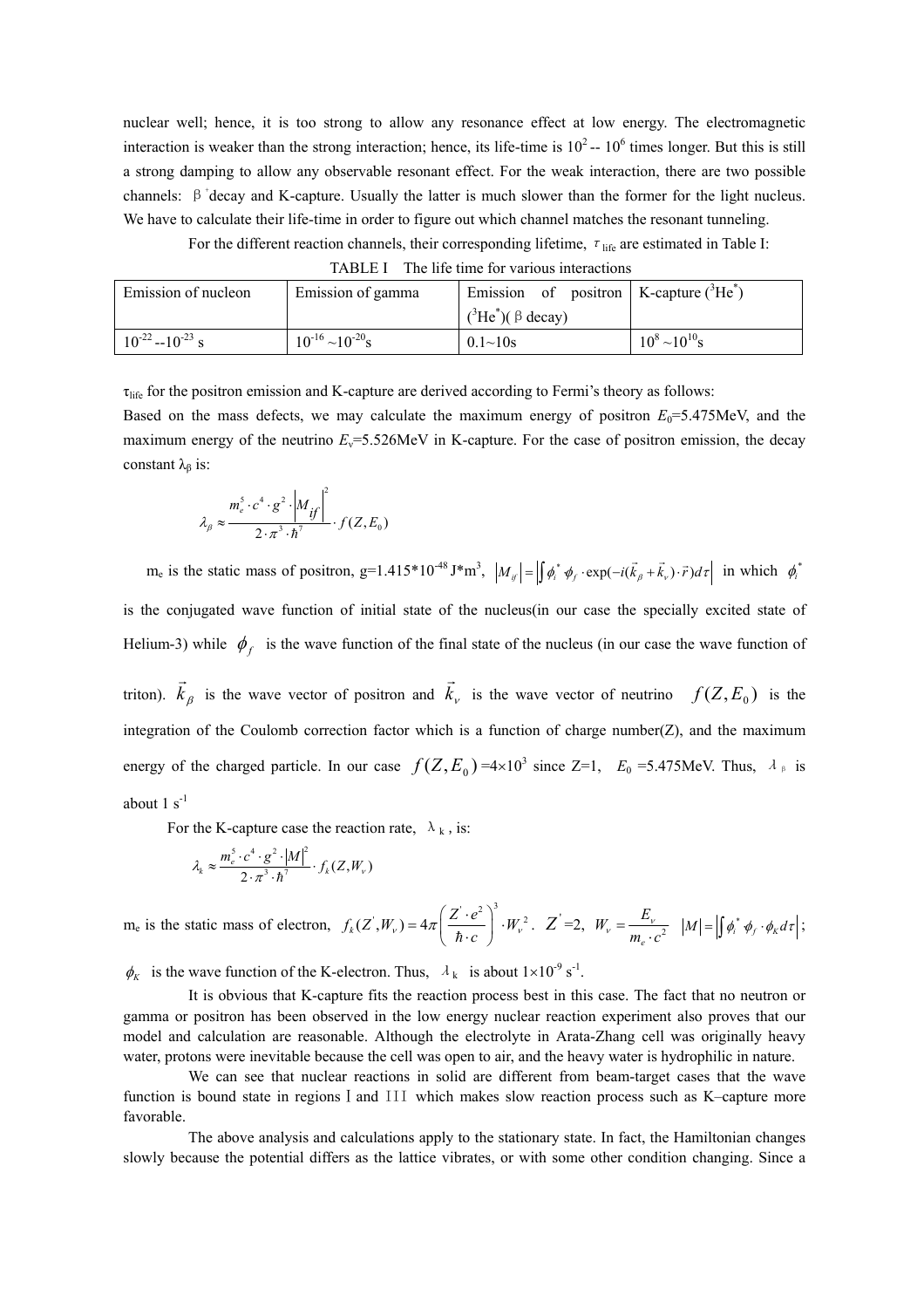long period of time is needed to form the resonant state and the potential varies with time, before the resonant state is formed, *C* is very sensitive with the change of  $r<sub>3</sub>$  and  $U<sub>3</sub>$ . That means the resonant conditions are sensitive with the change of the lattice. As we all know, the depth and width of palladium lattice vary with temperature and other conditions. We believe that this is the reason why such experiments are difficult to repeat.

According to Ref. [14], the cross-sections of nuclear reactions can be calculated by a 2-parameter formula based on the selective resonant tunneling model.  $U_I^r$  and  $U_I^i$ , the real part and imaginary part of the nuclear potential well, are just these two parameters.  $U_l^r$  can be obtained from the experimental values of cross-sections of nuclear reactions. For the reaction  $p(d, {}^{3}He)$ gamma, the  $U_I^r$  is -45.52MeV and the  $U_I^i$  is -0.038eV which is related to the decay rate through gamma radiations. The calculated values and experimental values are drawn in Fig. 2:



Fig. 2. The comparison of the cross-sections of 2-parameter formula with experimental values for the nuclear reaction of  $p(d, \hat{d}H)$  =  $p$ 

## **3. SOME OTHER POSSIBLE NUCLEAR TRANSMUTATIONS**

As we discussed above, nuclear transmutations which were generally thought impossible under normal conditions (because the processes are so slow) are very possible in the solid state due to the resonant effect in lattice. Another probable transmutation is:  ${}^6Li + p + e \rightarrow {}^7Li + v_e$  which can explain the anomalous ratio of  ${}^{7}Li$  to  ${}^{6}Li$  observed in some experiments. In conclusion, transmutations of light and heavy nuclei are probable in solids because the weak interaction such as electron capture may match the selective resonant tunneling condition in the lattice. To verify the above hypothesis, we suggest two experiments:

- 1. Apply the mixture of  $D_2O$  and  $H_2O$  instead of pure  $D_2O$  in electrolytic experiment. It should be favorable to tritium production
- 2. Search for the sequential processes of the orbital electron capture such as the Auger X-rays and Auger electrons after transmutation of heavy nuclide.

If these two experiments have the positive results, it would lend strong support to the selective resonant tunneling model for the low energy nuclear reactions and transmutations.

#### **ACKNOWLEDGEMNTS**

This work is supported by the Ministry of Science and Technology, Natural Science Foundation of China (No. 10145004), and Tsinghua University Fundamental Research Fund. It is supported by SRT (Student Research Training) program at Tsinghua University as well

## **REFERENCES**

[1] W.S.Clarke, *Fusion Science And Technology,* Vol. 40,.152(2001).